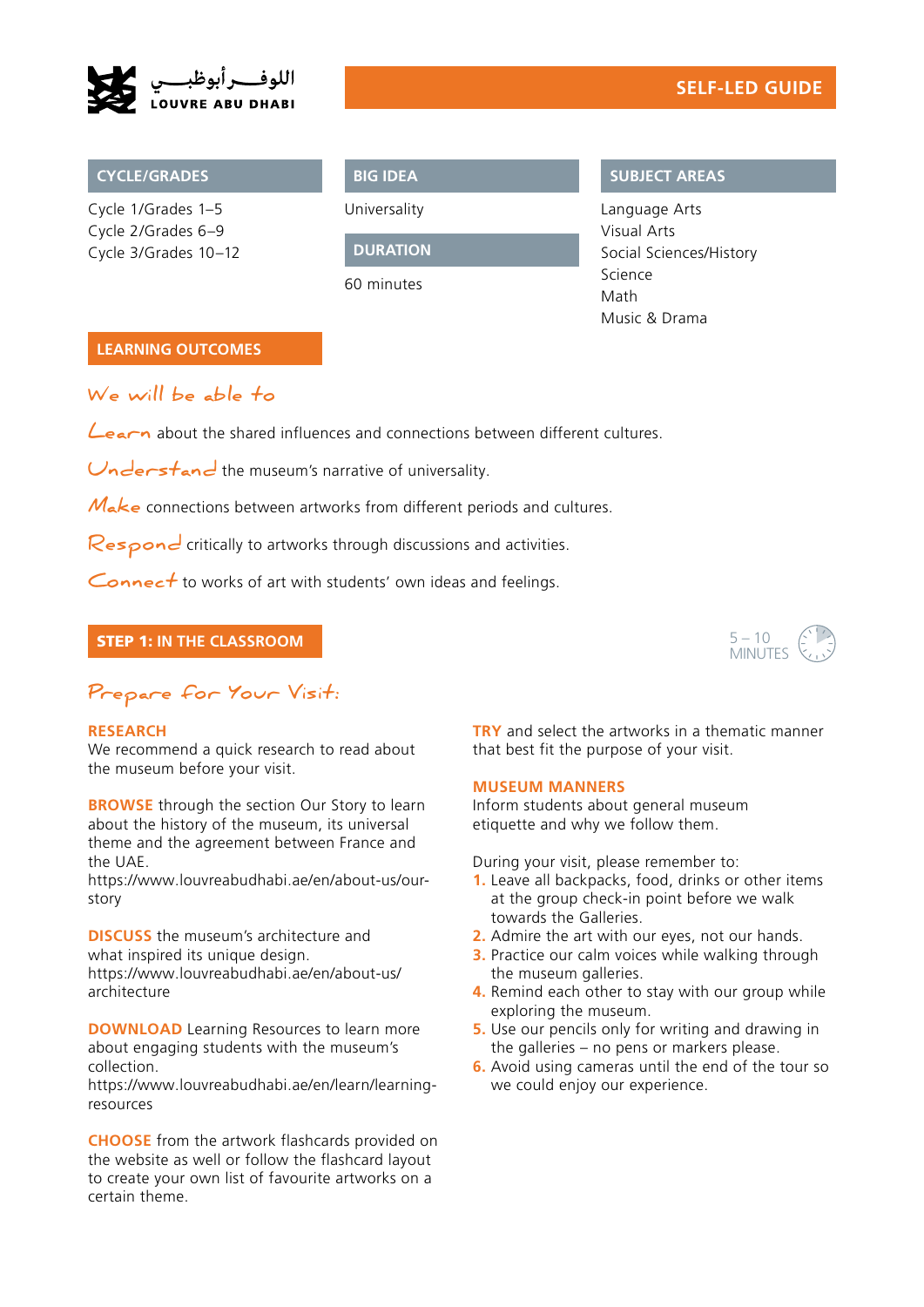

STEP 2: **IN THE CLASSROOM** 



# **Pre-Visit Inquiry Questions**

- Have you ever visited a museum before? What do you think is the function of a museum?
- What other buildings do you know that have a dome?
- What type of artworks do you think you will find at Louvre Abu Dhabi?
- What do you think a universal museum means?
- What do you like to collect? Do you have your own special collection?

### STEP 3: **IN THE MUSEUM**



**In 2007, UAE and France signed an intergovernmental agreement which introduced the Louvre Abu Dhabi to the world. It is located on Saadiyat Island, the cultural district of the UAE. The museum is a reflection of the peoples and cultures of the UAE, and it celebrates the achievements of humanity.**

# **Introduction**

#### **THE GRAND VESTIBULE:**

ENTER the main galleries and stand in the Grand Vestibule with your students.

EXPLAIN that the Grand Vestibule is the introductory hall of the museum which highlights universal themes such as motherhood, writing, water, sun and memories.

INTRODUCE students to the museum's universal narrative.

- Louvre Abu Dhabi organizes the collection according to time periods and a universal theme.
- The collection is divided into twelve chapters. Within each chapter, you will find artworks from different cultures and civilizations connected by a common theme.

### STEP 4: **IN THE MUSEUM**

## **Transition**

Walk with your students through the museum galleries.

#### **GALLERY 1-12**

- Explore the chronologically organized galleries starting from the New Stone Age (Neolithic era) until present day.
- Use the flashcards you selected to inform and engage your students about the artworks.

EXPLAIN the importance of the map on the floor.

- It is the map of the coastline of the UAE.
- It does not resemble an accurate geographical map.
- It was designed to symbolically show that Abu Dhabi lies at the centre of the world.
- The cities written on the map show the origin of the artworks and the artists.

ASK students about the artworks exhibited in the Grand Vestibule:

- What do you think the artworks exhibited in the same showcase have in common?
- What materials were used to make them?
- What do you think each object might have been used for?
- Were they all used for the same purpose?
- How do these similarities between the objects in each showcase connect with the museum's universal theme?



- Compare between several artworks from different cultures and times when possible.
- Encourage students to interconnect works (based on theme, period or geographical region).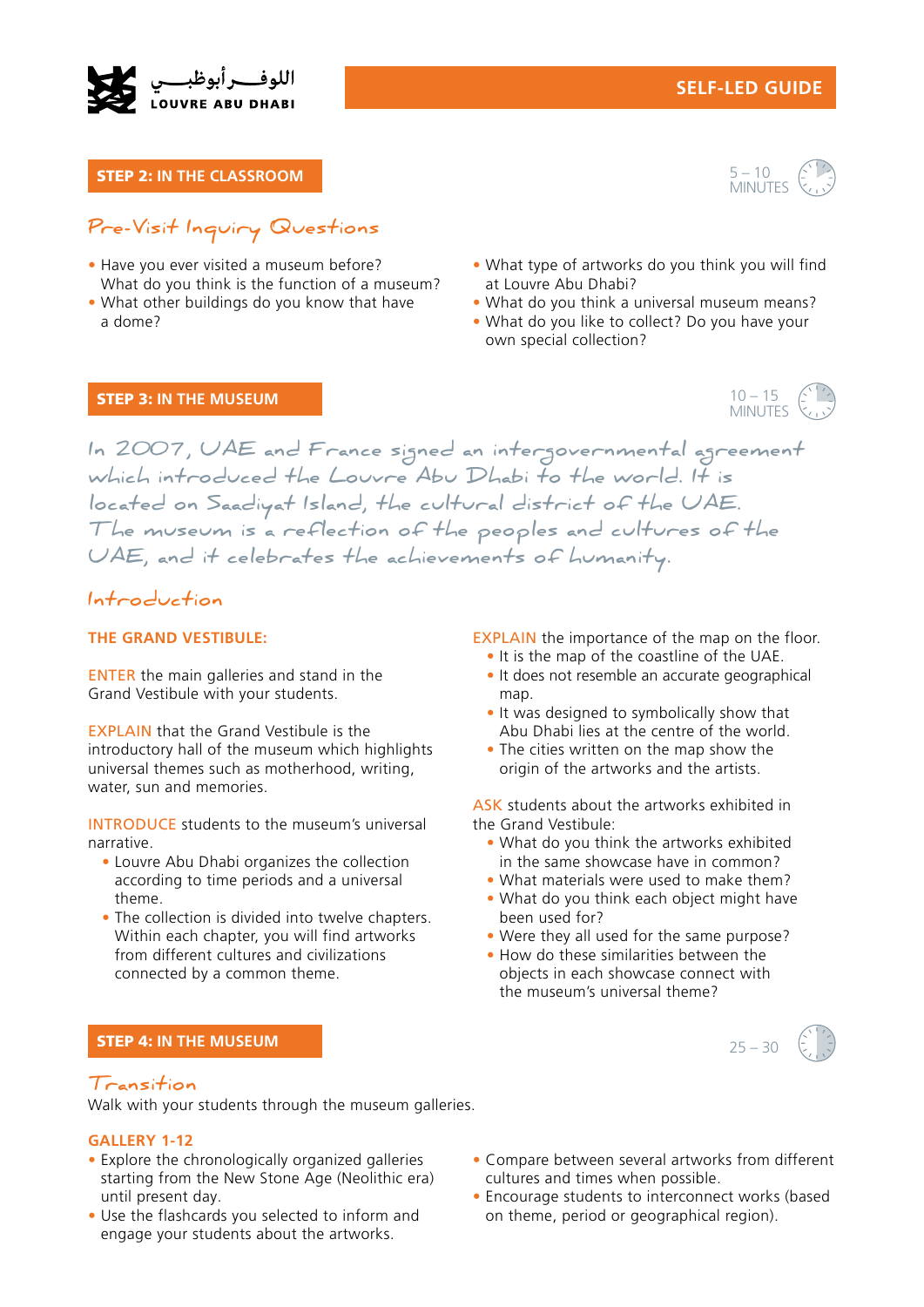

# **SELF-LED GUIDE**

### STEP 5: **IN THE MUSEUM**

## $5 - 10$ MINUTES

## **Conclusion**

As you exit the galleries, take time to discuss the architectural elements under the dome.

# **Architecture**

GATHER under the dome as a group. OBSERVE and explain the different architectural elements and their main inspirations, designed by Jean Nouvel.

USE the provided questions to engage the students with these architectural elements.

# **Architectural Elements**



# **Inspiration**

#### PALM TREES

• Interwoven palm leaves traditionally used as roofing material.

#### MASHRABIYA

- A bulging window screen fenced with layered carved wood, which created geometric patterns.
- It was designed to let air and light in without being able to see through.
- A characteristic of Arabic residences.

#### SOUKS

• A traditional marketplace

All three examples are inspirations behind the light effect under the dome also known as *Rain of Light*. MEDINA

• The random layout of the 'houses' or 'white boxes' reflects the architecture of an old Arabian city.

# **Commissioned Artworks**

• Choose from the available flashcards, to discuss at least one of the contemporary artworks found under the dome.

#### **DOME WHITE BUILDINGS**



# **Questions**

- Ask students: Why did Jean Nouvel choose to create the dome?
- Examine the geometric shapes used in the creation of the dome. What does it remind you of?
- What does the rain of light remind you of? What do you think inspired the artist to create this light effect?
- Why do you think the different white buildings are placed in this order?
- What do these buildings and the alleyways between them remind you of?